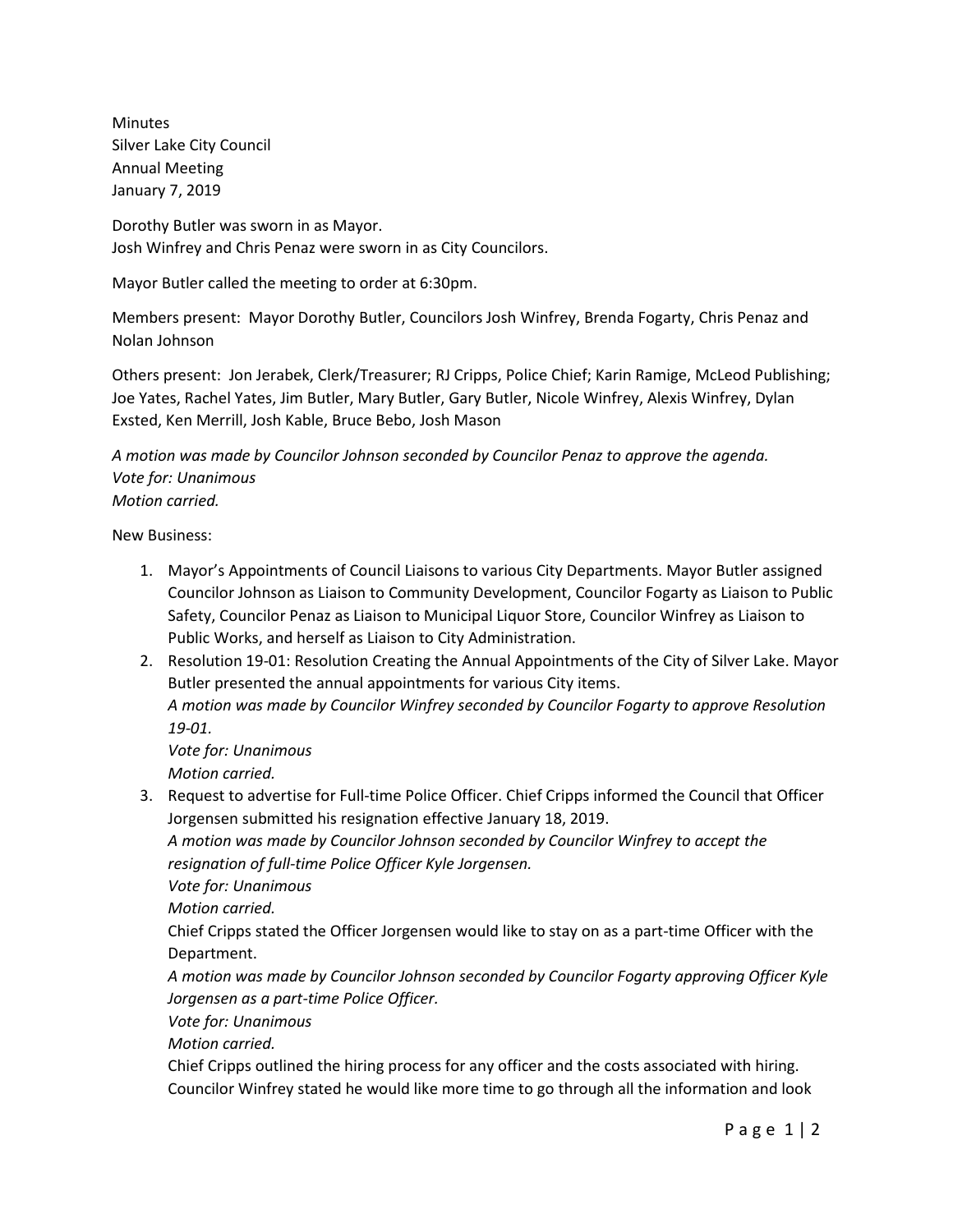into all options before making a decision. Councilor Penaz stated that he would prefer to gather more information and discuss at the January 22<sup>nd</sup> meeting. The option of contracting with McLeod County Sheriff's office was discussed.

*A motion was made by Councilor Winfrey seconded by Councilor Penaz to table the request to advertise for a Full-time Police Officer until the January 22nd Regular Meeting. Vote for: Unanimous Motion carried.*

Open Discussion:

- 1. Joe and Rachel Yates discussed a plan to acquire the City-owned lots on Main Street to construct a 12-unit, 2-bedroom apartment complex with roughly 3,000 square feet of retail space and underground parking. The apartments would be rented to individuals 55 years or older. An architect is currently working on the design and they hope to have it ready for the January  $22^{nd}$  meeting. They requested to be placed on the agenda for the January meeting. Clerk Jerabek noted that he would add them to the agenda.
- 2. Josh Kable presented an eviction notice he received from his landlord at 104 Grove Ave S. Kable stated that Chief Cripps had sent his landlord information that required his landlord to evict him in order to maintain his Multi-Unit Housing Certificate. The Council stated that in order to act on any item Mr. Kable would need to be on the agenda. Clerk Jerabek noted that he would add the item to the January 22<sup>nd</sup> meeting.

*A motion was made by Councilor Fogarty seconded by Councilor Winfrey to adjourn this annual meeting of the Silver Lake City Council. Vote for: Unanimous Motion carried; meeting adjourned at 7:17PM.*

Seal of the City:

Jon Jerabek, Clerk/Treasurer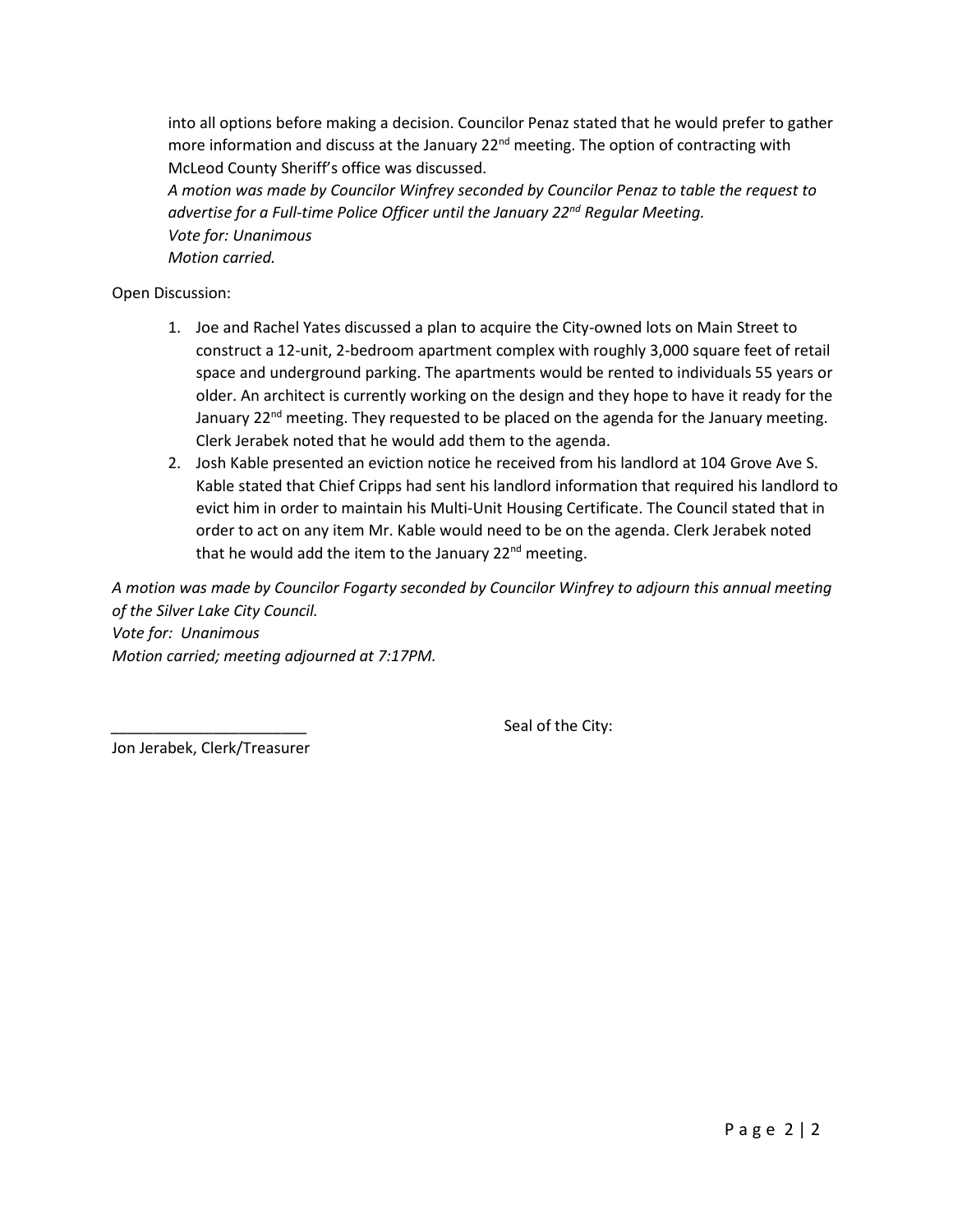## **CITY COUNCIL**

## **CITY OF SILVER LAKE** \_\_\_\_\_\_\_\_\_\_\_\_\_\_\_\_\_\_\_\_\_\_\_\_\_\_\_\_\_\_\_\_\_\_\_\_\_\_\_\_\_\_\_\_\_\_\_\_\_\_\_\_\_\_\_\_\_\_\_\_\_\_\_\_

## **RESOLUTION 19-01: RESOLUTION CREATING THE ANNUAL APPOINTMENTS OF THE CITY OF SILVER LAKE**

\_\_\_\_\_\_\_\_\_\_\_\_\_\_\_\_\_\_\_\_\_\_\_\_\_\_\_\_\_\_\_\_\_\_\_\_\_\_\_\_\_\_\_\_\_\_\_\_\_\_\_\_\_\_\_\_\_\_\_\_\_\_\_\_

**WHEREAS,** the City of Silver Lake has various committees and statutory obligations to fulfill, and

**WHEREAS,** in order to effective and properly maintain the effective operations of the City of Silver Lake, the Mayor makes annual appointments to committees.

**NOW THEREFORE BE IT RESOLVED**, that the City Council of Silver Lake approves the following appointments for a term of one year to end on the 31<sup>st</sup> day of December in the year 2019:

## **Official City Depositories:**

- 1. First Community Bank
- 2. Minnesota Municipal Money Market Fund

| <b>Official Newspaper:</b>                                               | McLeod County Chronicle                                                                                                                                                                                                           |
|--------------------------------------------------------------------------|-----------------------------------------------------------------------------------------------------------------------------------------------------------------------------------------------------------------------------------|
| <b>City Attorney:</b>                                                    | Gavin, Donley & Ostlund, LTD                                                                                                                                                                                                      |
| <b>Acting Mayor:</b>                                                     | Councilor Nolan Johnson                                                                                                                                                                                                           |
| <b>Deputy Weed Inspector:</b>                                            | <b>Public Works Supervisor Dale Kosek</b>                                                                                                                                                                                         |
| <b>Civil Defense Director/</b><br><b>Emergency Response Coordinator:</b> | Tim Grenke                                                                                                                                                                                                                        |
| <b>City Administration Liaison</b>                                       | <b>Mayor Dorothy Butler</b>                                                                                                                                                                                                       |
| <b>Public Works Liaison</b>                                              | Councilor Josh Winfrey                                                                                                                                                                                                            |
| <b>Public Safety Liaison</b>                                             | <b>Councilor Brenda Fogarty</b>                                                                                                                                                                                                   |
| <b>Municipal Liquor Dispensary Liaison:</b>                              | <b>Councilor Chris Penaz</b>                                                                                                                                                                                                      |
| <b>Community Development/</b><br><b>Planning Commission Liaison:</b>     | Councilor Nolan Johnson                                                                                                                                                                                                           |
| <b>Assistant to all Liaisons:</b>                                        | <b>Mayor Dorothy Butler</b>                                                                                                                                                                                                       |
| <b>Regular Meeting Dates &amp; Times:</b>                                | 3 <sup>rd</sup> Monday of the Month at 6:30pm except<br>when on Holiday (January $22nd$ and February<br>19 <sup>th</sup> ) and January 7 <sup>th</sup> , April 1 <sup>st</sup> , July 1 <sup>st</sup> , &<br>Oct. $7th$ at 6:30pm |
|                                                                          |                                                                                                                                                                                                                                   |

**Economic Development Authority:** Members of the City Council